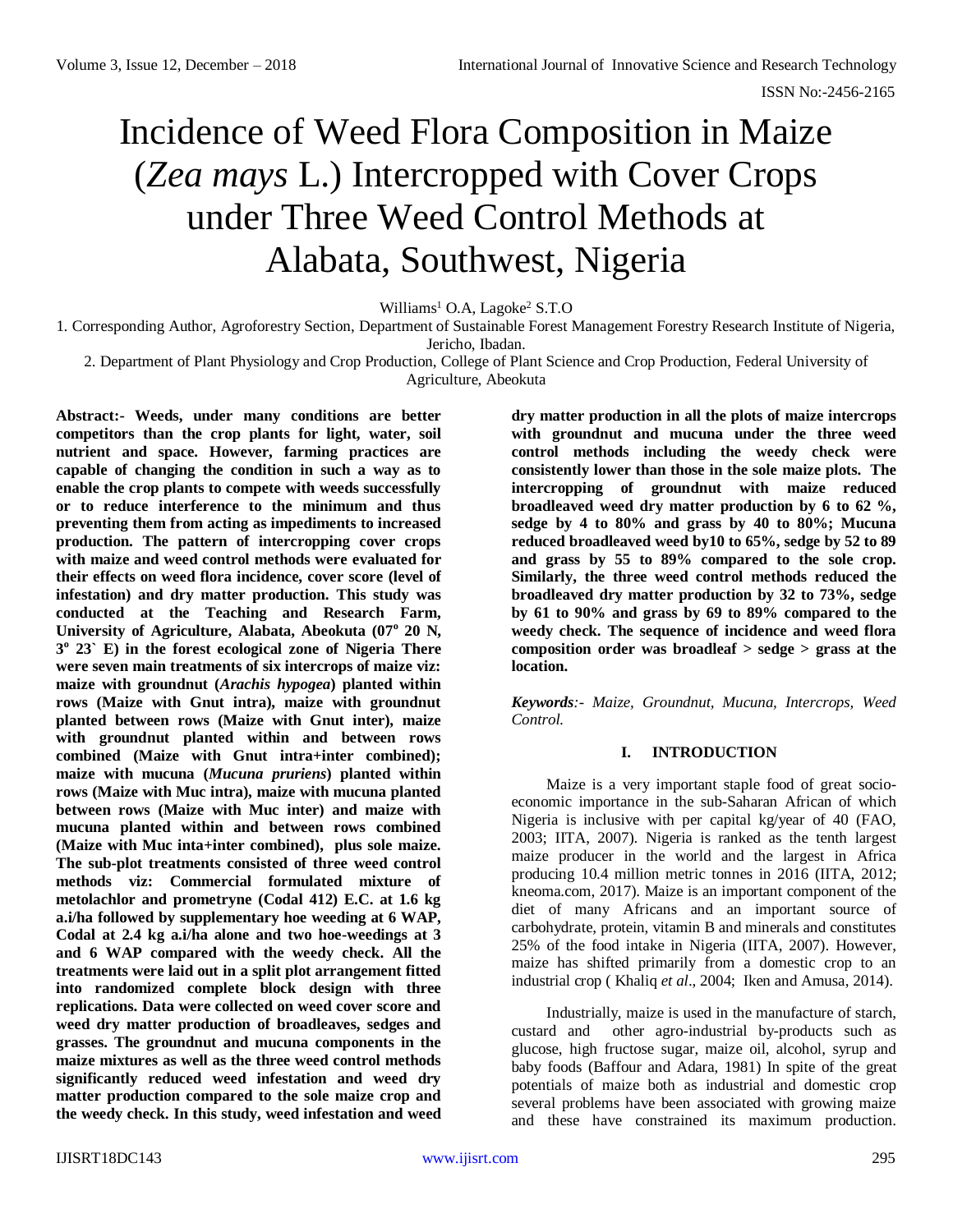However, weeds are the most underestimated pests in tropical agriculture and infestation of a maize field by weeds such as *Imperata cylindrica, Rottboellia cohinchinensis, Eleusine indica, Panicum spp, Bidens pilosa, Pennisetum spp*, parasitic weeds like *Striga hermonthica, S. asiatica, S. aspera* and a host of others could lead to total yield loss if not controlled.

In the humid zones weeds are the major constraints to maize growth, causing between 50% and 80% reduction in potential grain yield (Lagoke, 1978; Remison, 1979). In the Savanna ecological zone of Nigeria, losses of 69 to 92% have been attributed to unchecked weed growth throughout the crop life cycle (Kunjo 1981; Lagoke *et al.,* 1986; Magani, 1990). Generally, greater losses were observed in the Northern Guinea than in the Southern Guinea probably due to greater broadleaved weed competition during the early stages of crop growth Weed menace is more in maize because the crop is heavily fertilized, wide spaced and has slow initial growth. Weeds often cause severe yield losses by competing directly for environmental resources and inputs as well as harboring diseases. Lagoke (1978) reported a yield loss of 82% due to spear grass. Chikoye *et al*. (2000) ranked speargrass (*Imperata cylindrica* L.) as the most serious weed affecting crops in the Savanna/Forest Transition zone causing over 50% loss in maize and soybean and above 90% yield loss in cassava. Dogan *et al*. (2005) reported that leaving weeds on plots whole season resulted in about 65% lower yield in the maize crop. The greatest loss in a crop yield due to weed competition occur during the critical period of weed competition, the period of the crop growth when it is most susceptible to weed competition (Lagoke, 1978; Adigun, 1984). For most crops this period has been reported to be between 3 and 4 weeks after planting (WAP).

Apart from pre-planting tillage operations for removal of established weeds and to prepare weed free smooth tilth seed beds, weeds are controlled in maize by cultural methods which include hoe-weeding, intercropping with low or fast growing cover crops, interplanting with legumes, the use of trap crops, crop varieties planting patterns and use of fertilizer. Other weed control methods include chemical which involves the use of atrazine alone or in mixture with metolachlor, alachlor or pendimethalin and Codal, a mixture of metolachlor and promethazine. Mechanical methods include the use of tractors or animal driven. The choice of any method would be influenced by the type of weeds, available resources, technical skill of the of farmer as well as production practices (Akobundu, 1987). However, the most prevalent method of controlling weeds in Nigeria is the traditional hoe weeding which is highly time consuming, labour intensive, cumbersome, sometimes ineffective, unreliable, unavailable at times and very expensive method which when used alone is adapted to small scale holding of about 0.5 to 2.5 ha and due to the fact that about 40 to 90 % of production cost is spent on manual weeding (Lagoke, 1992; Adigun and Lagoke, 1996) Therefore, with the gradual

industrialization, coupled with rise in standard of living and literacy, manual labour is becoming scarce and the high wages of the hired labour narrow down the profits of the cultivation. The high cost of labour has caused some farmers to abandon weed control thereby resulting in very low yields. Shortages of labour mean that small-holder farmers invariably weed a large portion of the crop late, after the crop has already suffered significant yield damage (Chivinge, 1990). Weed competition in the initial stages of crop growth can be so severe that crops remain stunted and the final yields are a mere fraction of the true potential. Another cultural method used to control weeds in maize is intercropping with cover crops either simultaneously or in relay with maize. Such cover crops could include low growing spreading types like 'egusi' (*Colocynthis citrullis*) or fast growing legumes to smother weeds (Badmus, 2006; Giwa, 2008).

It has been established that no single method of weed control can adequately meet the needs of any crop all the time hence the introduction of integrated weed management system (IWMS) which involves the judicious combination of two or more of the different weed control methods. Hence, the objective of this study was to evaluate the combined effects of intercropping pattern of maize with cover crops and weed control methods on weed flora incidence, cover score and dry matter production at the experimental site.

# **II. MATERIALS AND METHODS**

# *Experimental Site*

Field trial was conducted in the early wet season at the Teaching and Research Farm of University of Agriculture, Alabata, Abeokuta, Ogun state in the forest ecological zone of Nigeria.

#### *Experimental Procedure*

The trial was laid out in a split plot arrangement in a randomized complete block design replicated three times. There were seven main treatments of six intercrops of maize viz: maize with groundnut (*Arachis hypogea*) planted within rows (Maize with Gnut intra), maize with groundnut planted between rows (Maize with Gnut inter), maize with groundnut planted within and between rows combined (Maize with Gnut intra+inter combined); maize with mucuna (*Mucuna pruriens*) planted within rows (Maize with Muc intra), maize with mucuna planted between rows (Maize with Muc inter) and maize with mucuna planted within and between rows combined (Maize with Muc inta+inter combined), plus sole maize. The sub-plot treatments consisted of three weed control methods viz: Commercial formulated mixture of metolachlor and prometryne (Codal 412) E.C. at 1.6 kg a.i/ha followed by supplementary hoe weeding at 6 WAP, Codal at 2.4 kg a.i/ha alone and two hoe-weedings at 3 and 6 WAP compared with the weedy check, where the weeds were left unchecked throughout the maize plant life cycle. All the treatments were laid out in a split plot arrangement fitted into randomized complete block design with three replications.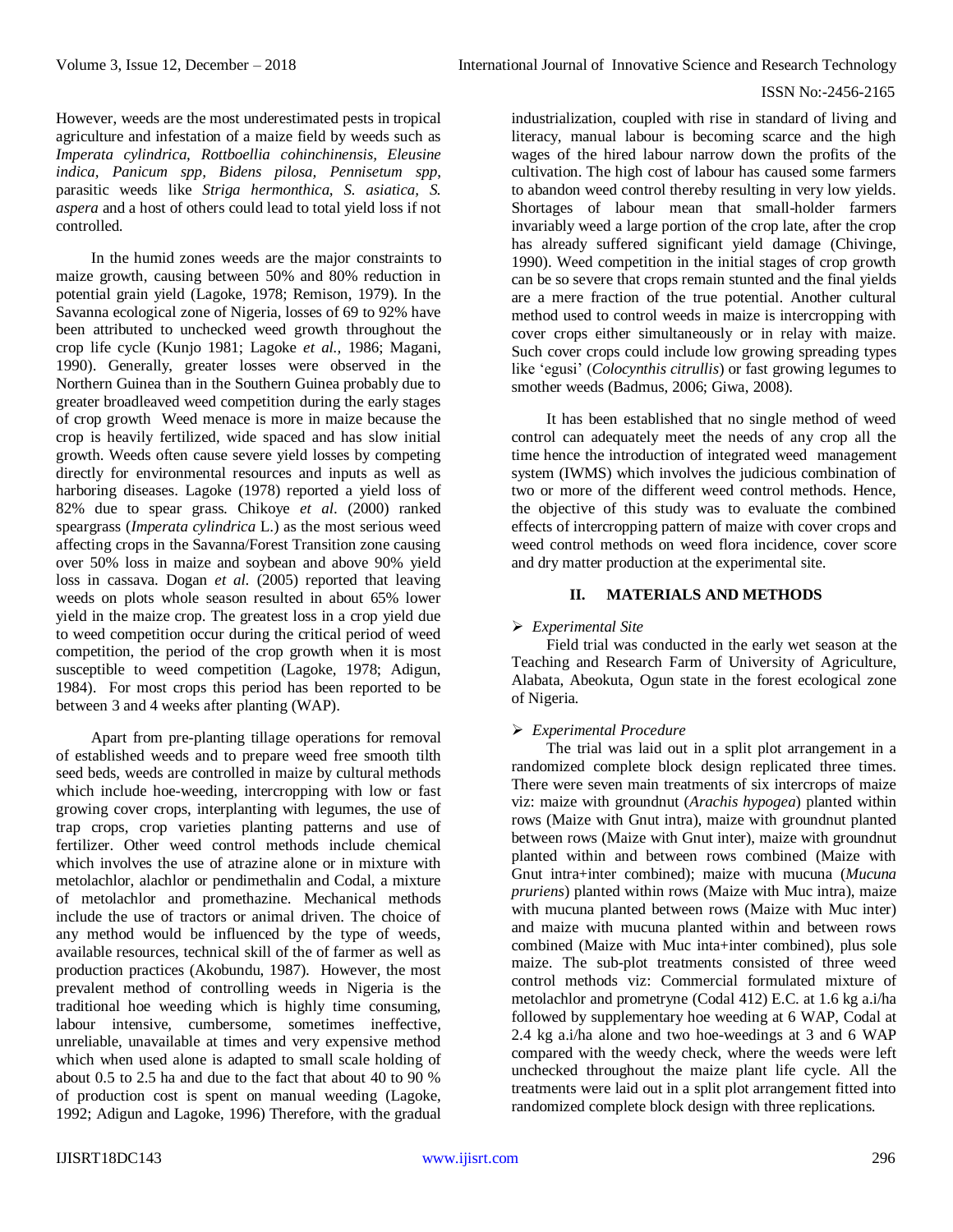The fields were ploughed twice and harrowed once at 2 weeks interval using tractor mounted equipment. Stumping was carried out and the debris removed before marking out and planting of fields. Three to four seeds of maize variety TZBR- Eldana 3C3 were planted at 50cm intra row and 75 cm inter row respectively. They were later thinned to two plants per stand at 50 cm intra row spacing at 2 WAP. Groundnut seeds of variety RMP 12 were planted at intra row spacing of 25 cm between maize stands for the intra row mixing, and at intra row spacing of 25 cm on rows spaced 37.5 cm from maize rows for the inter row mixing. The two spacings indicated were combined together in the intra and inter row combination. Mucuna seeds of variety *Mucuna pruriens var utilis* were planted at intra row spacing of 25 cm between maize stands as the intra row mixing, and intra row spacing of 50cm on rows spaced 37.5 cm from maize rows as the inter row mixing. The two spacings indicated were combined together as the intra and inter row combination. Pre emergence application of commercial formulation of Codal 412 E.C was applied one day after planting to the appropriate plots in a spray volume of 250 liters / ha using a CP 15 knapsack sprayer fitted with green polijet nozzle at a pressure of 210Kpa. Hoe- weedings of appropriate plots according to the treatments indicated were carried out with West African hoe.

Compound fertilizer (NPK 15-15-15) at the rate of 60 kg N/ha,  $60$  kg P<sub>2</sub> O<sub>5</sub> /ha and  $60$  kg K<sub>2</sub>O/ha at 2 WAP and Urea,  $(46.0\%$ N) was applied at the rate of 60 kg N /ha at 6 WAP were applied as side dress to maize plants. Physicochemical properties of the soil samples taken to a depth of 0 to15 cm before and after the experiment were analyzed. Weed cover score was taken at 9 and 12 WAP from each planted plots. Visual rating of weed infestation was based on 1 to 10 where 1 represents complete weed free situation while 10 represents complete weed cover. Weed samples were collected using 5 quadrants of  $1m^2$ , placed randomly in each plot. The weed samples were separated into broad leaves, sedges and grasses and oven dried at  $70^{\circ}$  C until constant weights were obtained. Cover crops canopy heights were determined using meter rule.

# *Data Analysis*

The data collected were then subjected to one-way Analysis of Variance (ANOVA) to compare the effect of the different treatments on the cover score, dry matter production of the weeds as well as canopy height of the legumes. Means found to differ significantly were separated using Duncan Multiple Range Test (DMRT) procedure. Results were summarized in tables.

# **III. RESULTS AND DISCUSSION**

#### *A. Soil Analysis and Weather Reports*

The soil at the experimental site was sandy loam (Table1). The mean annual rainfall, temperature, relative humidity and soil temperature were 1335 mm, 26.3°C, 80.8% and  $26.7^{\circ}$ C respectively from the month of May to November. The highest rainfall was recorded in the month of June (2424mm), temperature in November (28.1 $^{\circ}$ C), relative humidity in October (87.4%) and soil temperature in November  $(29.9^{\circ}C)$ .

| Soil composition (Particle Size) | <b>After Planting</b><br><b>Before Planting</b> |      |  |  |
|----------------------------------|-------------------------------------------------|------|--|--|
| Gravel $(\%)$                    | 39.8                                            | 40.3 |  |  |
| Sand $(\%)$                      | 75.7                                            | 71.3 |  |  |
| $Silt$ (%)                       | 12.7                                            | 9.8  |  |  |
| Clay $(\%)$                      | 18.6                                            | 16.3 |  |  |
| Organic carbon $(\%)$            | 3.5                                             | 3.3  |  |  |
| Available P (ppm)                | 9.86                                            | 9.84 |  |  |
| Total $N$ $(\%)$                 | 0.18                                            | 0.20 |  |  |
| Total K $(\%)$                   | 0.56                                            | 0.54 |  |  |

Table 1:- Physico-chemical properties of soil taken at soil depth of 0-15cm

| Month     | Rainfall (mm) | Temperature $(^0C)$ | Relative humidity (%) | Soil Temperature ${}^{0}C$<br>at 5cm depth |
|-----------|---------------|---------------------|-----------------------|--------------------------------------------|
| May       | 1563          | 23.4                | 81.3                  | 23.7                                       |
| June      | 2424          | 25.7                | 82.3                  | 25.8                                       |
| July      | 2373          | 26.0                | 82.5                  | 27.5                                       |
| August    | 460           | 25.9                | 80.5                  | 26.0                                       |
| September | 143           | 26.9                | 78.7                  | 26.5                                       |
| October   | 1264          | 28.0                | 87.4                  | 27.8                                       |
| November  | 1119          | 28.05               | 72.6                  | 29.9                                       |

Table 2:- Mean monthly rainfall, temperature, relative humidity and soil temperature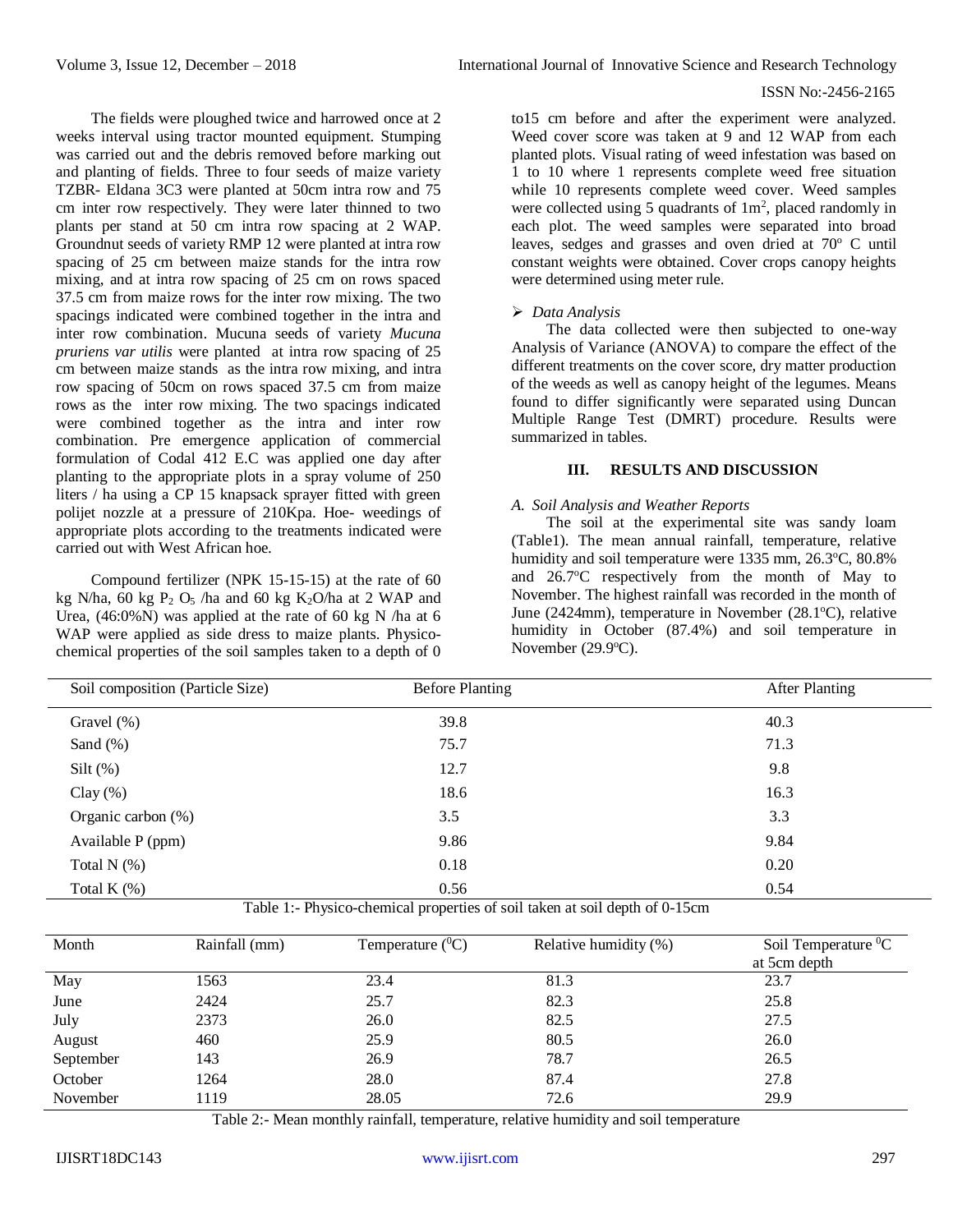# *B. Weed Infestation*

### *Weed Infestation and Occurrence*

This study revealed 18 weed species belonging to 15 genera and 9 families distributed in 165 quadrants. The weeds were predominantly broadleaf and the order of abundance in their occurrence were Euphorbiaceae >Commelinaceae >Asteraceae >Portulaceae >Solanaceae >Malvaceae >Fabaceae >Cyperaceae >Poaceae. The broadleaved weeds were more in abundance followed by

#### ISSN No:-2456-2165

sedges and grasses. The abundance of the broadleaved weed species could be attributed to the frequently disturbed conventional tillage practices being carried out in the site coupled with the high use of nitrogen fertilizer on maize. This result corroborates the report of *Streit et al*., 2003 that tillage practices and nitrogen fertilizer application increases the abundance of broadleaved weeds. Moreover such species like *Commelina bengalensis* have been reported to be a raining season weed and are always prevalent in moist conditions (Kaul *et al.*, 2002).

| Family          | Weed Species                                                                          | Level of infestation |
|-----------------|---------------------------------------------------------------------------------------|----------------------|
| A. Broad leaves |                                                                                       |                      |
| Euphorbiaceae   | Euphorbia heterophylla L.                                                             | $+++$                |
|                 | E. hirta L.                                                                           | $++$                 |
| Commelinaceae   | Commelina bengalensis L.                                                              | $+++$                |
| Portulaceae     | Talinum triangulare (Jacq.) Willd.                                                    | $+++$                |
| Asteraceae      | Chromolaena odorata L                                                                 | $++$                 |
|                 | Ageratum conyzoides Linn.                                                             | $+$                  |
|                 | Tridax procumbens L.                                                                  | $^{+}$               |
| Solanaceae      | Physalis angulata L.                                                                  | $++$                 |
|                 | Solanum nigrum L.                                                                     | $+$                  |
| Malvaceae       | Sida corymbosa R.E. Fries                                                             | $^{+}$               |
|                 | Sida acuta Burm, f.                                                                   | $^{+}$               |
| Fabaceae        | Mimosa pudica L.                                                                      | $\! + \!\!\!\!$      |
| Sedges          |                                                                                       |                      |
| Cyperaceae      | Cyperus rotundus L.                                                                   | $+$                  |
|                 | C. tuberosus Rottb.                                                                   | $+$                  |
| Grasses         |                                                                                       |                      |
| Poaceae         | Imperata cylindrica Raeuschel                                                         | $^{+}$               |
|                 | Brachiaria deflexa (Schumach)                                                         | $^{+}$               |
|                 | Parnicum maximum Jacq.                                                                | $^{+}$               |
|                 | Andropogon gayanus Kunth.<br>Table 3: Common weed flora and their level of occurrence | $^{+}$               |

Table 3:- Common weed flora and their level of occurrence

+++ - High infestation (60 – 90% occurrence)

- ++ moderate infestation (30 59% occurrence)
- + -low infestation (1- 29% occurrence)

*Effects of Intercropping Patterns on Weed Cover Scores*

In this study, the groundnut and mucuna components in maize mixtures reduced weed infestation compared to the sole maize crop (Table 4). Maize intercropped with groundnut between rows and maize with groundnut within and between rows combined as well as maize planted with mucuna) at the three patterns of mixing had significantly lowered weed cover score at 9 and 12 WAP compared with the sole crop in the two years of trial. Furthermore, maize intercropped with groundnut within rows had significantly lower weed cover score at 9 WAP than the sole crop. The order of infestation level were 2.5<2.6<3.1.**<** 3.4 <3.4 < 3.7< 5.1 at 9 WAP for Maize with Muc intra+inter combined, Maize with Gnut intra+inter combined, Maize with Muc intra, Maize with Muc inter, Maize with Gnut inter, Maize with Gnut intra and sole maize respectively. At 12 WAP, the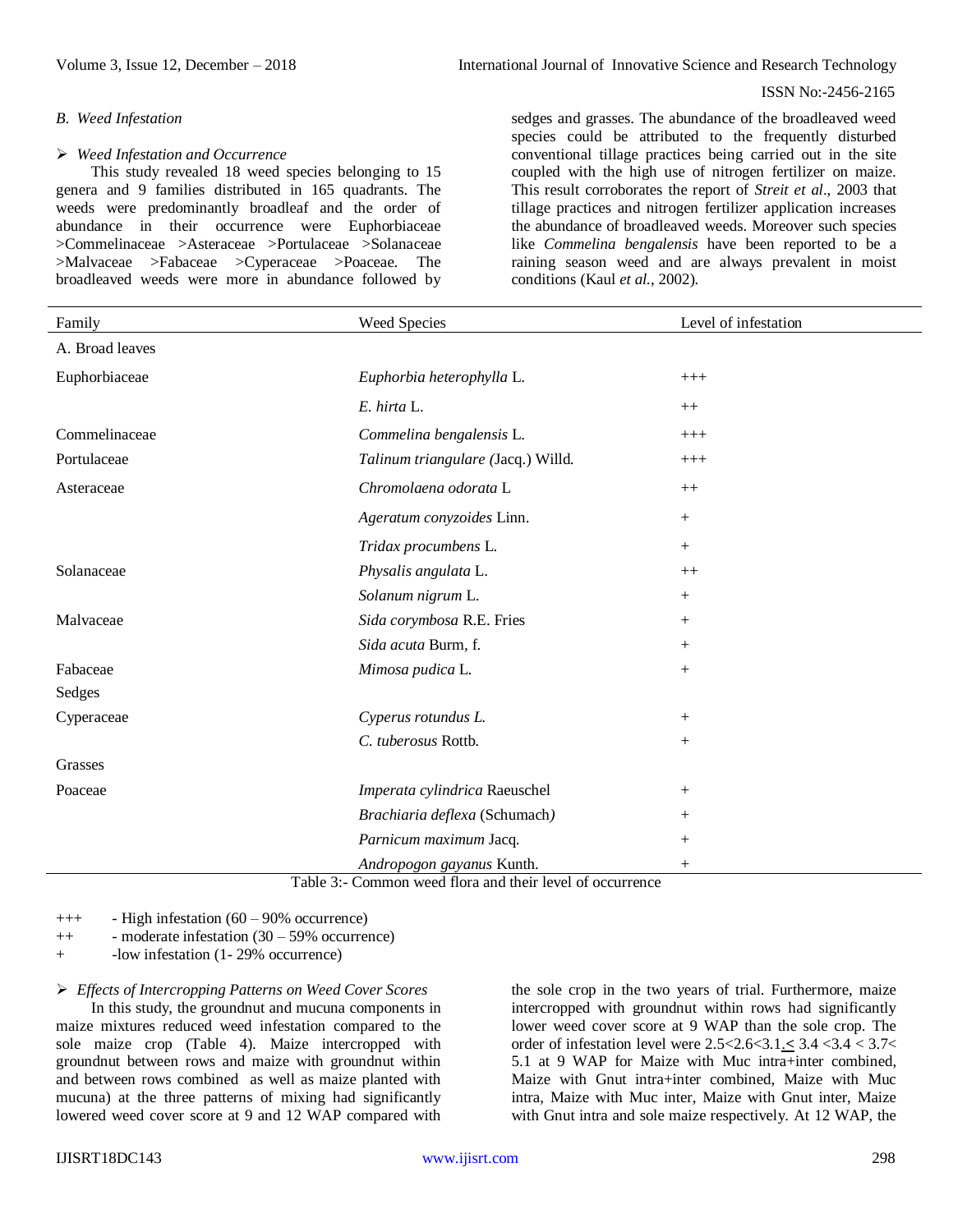order was 3.8<3.8 4.0<4.3<4.8<5.3<6.1 for Maize with Muc intra+inter combined, Maize with Gnut intra+inter combined, Maize with Muc inter, Maize with Gnut inter, Maize with Muc intra, M-Gnut intra and sole maize respectively. These results agree with those of Chikoye *et al*. 2001 and Akobundu *et al.* (2002) on the effectiveness of velvet bean in smothering spear grass in maize and cassava. The effectiveness of the use of groundnut as cover crop to reduce and smother out weeds were also reported by Lagoke *et al*. (2003), Badmus *et al*., (2006),and Odeniyi (2009). The higher canopy spread was produced by maize in the mixtures while the effective suppression and smothering were due to the good ground cover by groundnut and the dense mat of vegetation created by mucuna which cuts off the sunlight from weeds physically smothering the understorey weeds as earlier suggested by Awiti *et al*. ( 2000). The effective control of weeds by mucuna could be attributed to its rapid vegetative growth rate resulting in large canopy ground cover leading to the smothering of weeds (Table 5). The result obtained corroborates with the earlier findings of Innocent *et al.* (2006) that mucuna exhibited excellent weed suppression abilities in the range of 79 to 90% above the weedy checks.

| Intercropping Pattern (IP)                                       | 9 WAP            | 12 WAP            |
|------------------------------------------------------------------|------------------|-------------------|
|                                                                  |                  |                   |
| Maize with $Gnut1$ at intra <sup>2</sup> row                     | 3.7 <sub>b</sub> | 5.3ab             |
| Maize with Gnut at inter <sup>3</sup> row                        | 3.4bc            | 4.3 <sub>b</sub>  |
| Maize with Gnut at intra-inter <sup>4</sup> row                  | 2.6c             | 3.8c              |
| Maize with Muc <sup>5</sup> at intra row                         | 3.1bc            | 4.8 <sub>bc</sub> |
| Maize with Muc at Inter row                                      | 3.4bc            | 4.0c              |
| Maize with Muc at Intra-Inter row combined                       | 2.5c             | 3.8c              |
| Sole maize                                                       | 5.1a             | 6.1a              |
| $SE \pm$                                                         | 0.33             | 0.33              |
| Weed Control Method (WC M)                                       |                  |                   |
| Codal at 1.6kg a.i./ha fb <sup>6</sup> SHW <sup>7</sup> at 6 WAP | 2.4 <sub>b</sub> | 4.2 <sub>b</sub>  |
|                                                                  |                  |                   |
| Codal at 2.4kg a.i./ha alone                                     | 4.1ab            | 4.9ab             |
| Two hoe weedings at 3 and 6 WAP at 3 and 6 WAP <sup>8</sup>      | 2.7 <sub>b</sub> | 4.3 <sub>b</sub>  |
| Weedy check                                                      | 5.8a             | 6.2a              |
| $SE \pm$                                                         | 0.78             | 0.46              |
| $SE \pm (IP x WCM)$                                              | 0.18             | 0.14              |

Table 4:- Effects of Intercropping Pattern of Cover Crops with Maize and Weed Control Methods on Weed Cover Score at 9 and 12 WAP

\*Means followed by same letter(s) are not significantly different from each other at  $P \le 0.05$ 

1 Gnut= Groundnut 2 intra= within row 3 inter row= between rows 4 intra- inter row= within and between rows combined 5 Muc= Mucuna 6 fb= followed by 7 SHW= supplementary hoe weeding 8 WAP= weeks after planting

#### *Effects of the Weed Control Methods on Weed Cover Score*

Effective weed control often requires a combination of cultural, mechanical and chemical applications which is one important component of integrated weed management system. The three weed control methods viz: application of Codal at 1.6 kg a.i. /ha followed by supplementary hoe weeding at 6 WAP and the high rate at 2.4 kg a.i./ha alone as well as two hoe weedings at 3 and 6 WAP effectively controlled weeds especially at the early stage of the crop growth (Table 4). However, weed infestation on plots treated with high rate of Codal at 2.4 kg a.i./ha alone was higher at the later growth stages (9 and 12 WAP) than on those of the other two methods which had hoe weddings. This implies that preemergence herbicides require supplementary hoe weeding to provide season long weed control because of their short persistence. This confirms the earlier report by Akobundu (1987) that most preemergence herbicide treatments gave early weed control of emerging weed seedlings but lost efficacy early thereby allowing late emerging broadleaf weeds to re-infest plots. The need for supplementary hoe-weeding of preemergence herbicide application for season long weed control in various arable crop productions have earlier been emphasized (Saikia and Pandey, 1998; Megyappan and Kathiresan, 2005; Badmus, 2006). Megyappan and Kathiresan (2005) also reported that the application of alachlor at 3 kg a.i./ha fb SHW at 30 days performed better than fluchlovalin, pendimethalin alone and two hoe weedings with consequent increase in maize kernel yield compared to the other treatments. Furthermore, Badmus *et al*. (2006) also reported the failure of Codal at 2.4 kg a.i./ha alone to give season long control in maize while improved weed control was observed on plots treated with the herbicide at 1.6 kg a.i./ ha fb SHW. The effectiveness of the three weed control methods followed the order 2.4<2.7<4.1<5.8 at 9WAP and 4.2<4.3<4.9<6.2 at 12WAP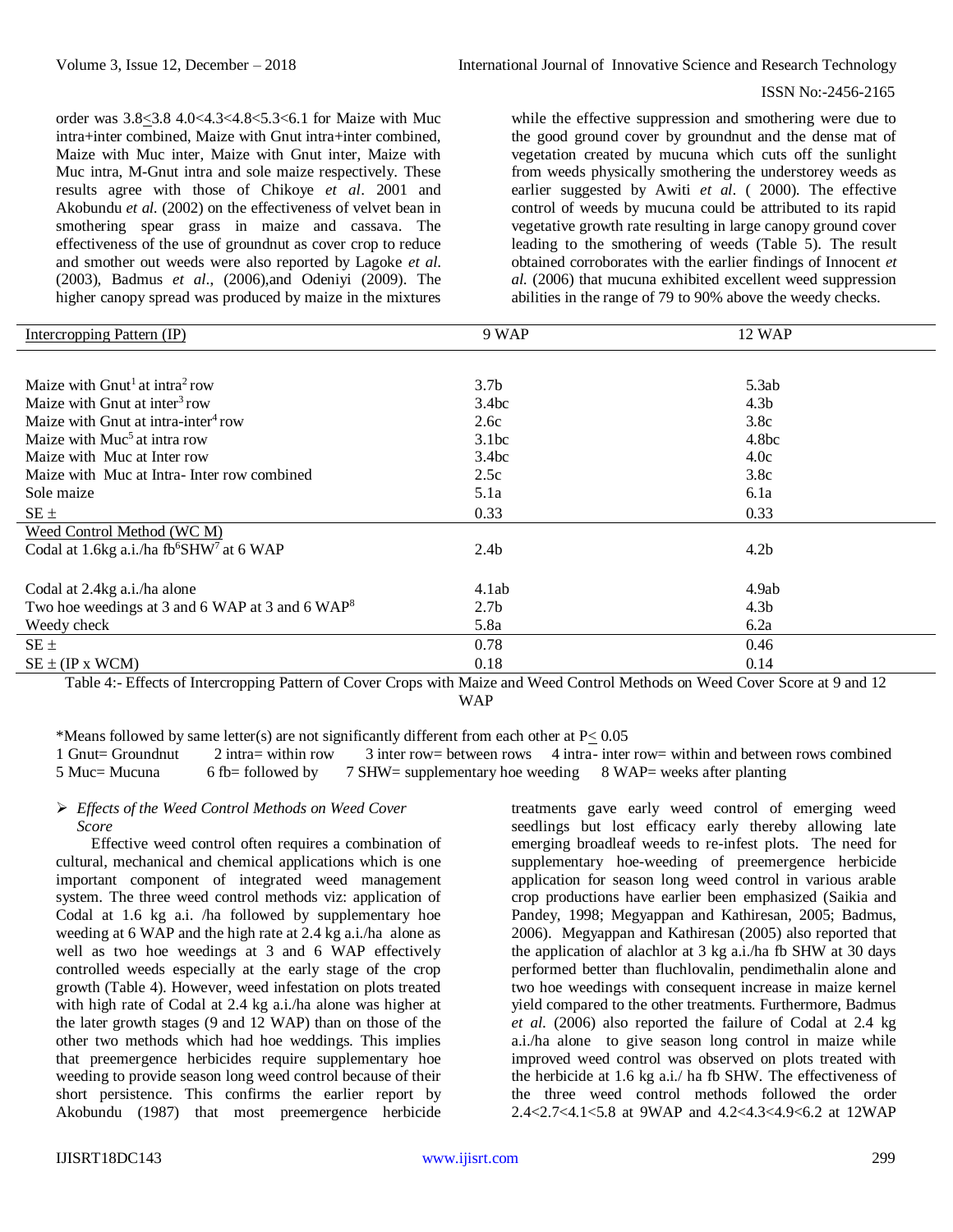respectively for Codal at 1.6 kg a.i. /ha followed by supplementary hoe weeding at 6 WAP, two hoe weedings at 3 and 6 WAP, Codal at 2.4 kg a.i./ha alone and weedy check.

Herbicide use has been reported to be more profitable than hoe weeding in the production of various crops in Nigeria (Ogungbile and Lagoke, 1986; Adigun *et al*., 1993; Ishaya, 2008). Chikoye *et al*. (2005) also reported a complete and good control of weeds by Primextra formulation, a mixture of atrazine and metolachlor. Furthermore, preemergence herbicide mixtures would be preferred to single herbicides because they control various categories of weeds over longer period till later period of crop growth (Lagoke *et al*., 1999; Chikoye *et al*., 2004; Abdullah, 2007).

| Intercropping Pattern (IP)                                       | 9 WAP   | 12 WAP         |             |
|------------------------------------------------------------------|---------|----------------|-------------|
|                                                                  |         |                |             |
| Maize with $Gnu1$ at intra <sup>2</sup> row                      | 52.4c   | 57.4b          |             |
| Maize with Gnut at inter <sup>3</sup> row                        | 59.0c   | 65.6b          |             |
| Maize with Gnut at intra-inter <sup>4</sup> row                  | 68.4bc  | 72.4b          |             |
| Maize with Muc <sup>5</sup> at intra row                         | 107.9ab | 124.6a         |             |
| Maize with Muc inter row                                         | 123.5a  | 135.2a         |             |
| Maize with Muc at Intra-Inter row combined                       | 125.1a  | 138.2a         |             |
| $SE \pm$                                                         | 13.56   | 15.34          |             |
| Weed Control Method (WCM)                                        |         |                |             |
| Codal at 1.6kg a.i./ha fb <sup>6</sup> SHW <sup>7</sup> at 6 WAP | 91.5a   | 100.1a         |             |
| Codal at 2.4kg a.i./ha alone                                     | 96.0a   | 106.5a         |             |
| Two hoe weedings at 3 and 6 WAP <sup>8</sup>                     | 97.7a   | 105.1a         |             |
| Weedy check                                                      | 73.1b   | 83.7b          |             |
| $SE \pm$                                                         | 5.65    | 5.23           |             |
| $SE \pm (IP x WCM)$<br>$\sim$<br>$\sim$<br>$\sim$<br>.           | 3.87    | 4.28<br>$-  -$ | $\sim$<br>. |

Table 5:- Effects of Intercropping Pattern of Cover Crops with Maize and Weed Control Method on their Canopy Heights at 9 and 12 WAP

\*Means followed by same letter(s) are not significantly different from each other at P< 0.05 1 Gnut= Groundnut 2 intra= within row 3 inter row= between rows 4 intra- inter row= within and between rows combined 5 Muc= Mucuna 6 fb= followed by 7 SHW= supplementary hoe weeding 8 WAP= weeks after planting

### *Effects of Intercropping Patterns on Weed Dry Matter Production*

Broadleaved weeds were more predominant in the fields studied compared with grasses and sedges throughout the season (Table 6). This season- long predominance of broadleaves could be attributed to effective land cultivation which destroyed the early emerging grasses and their seedlings. As earlier indicated by Lagoke *et al.* (1993), the late emerging broadleaves infested the field with very little interference by grasses and sedges. Furthermore, the decrease in the prevalence of grasses and sedges could further be attributed to the smothering effect of the cover crops which corroborates an earlier reports by Akobundu (1987) in which live mulch (*Centrosema pubescens)* suppressed the growth of grasses but encouraged the growth of broadleaved weeds.

In this study, the two legumes generally suppressed grasses while broad leaved population proved more resilient to control by the cover crops as a likely result of their difference in photosynthetic efficiency. Grasses being generally a C4 plant were less shade tolerant than broadleaved weeds which are C3 plants (Akobundu *et al*., 1987). Furthermore, in support of the observation Innocent *et al*. (2006) had earlier discovered that the final weed populations of broadleaves and sedges were similar to initial population while the final grass weed occurrence decreased as the legumes suppressed *Imperata cylindrical.*

In this trial, intercropping of groundnut with maize reduced broadleaved weed dry matter production by 6 to 62 %, sedge by 4 to 80% and grass by 40 to 80%; Mucuna: broadleaved weed by10 to 65%, sedge by 52 to 89 and grass by 55 to 89% compared to the sole crop.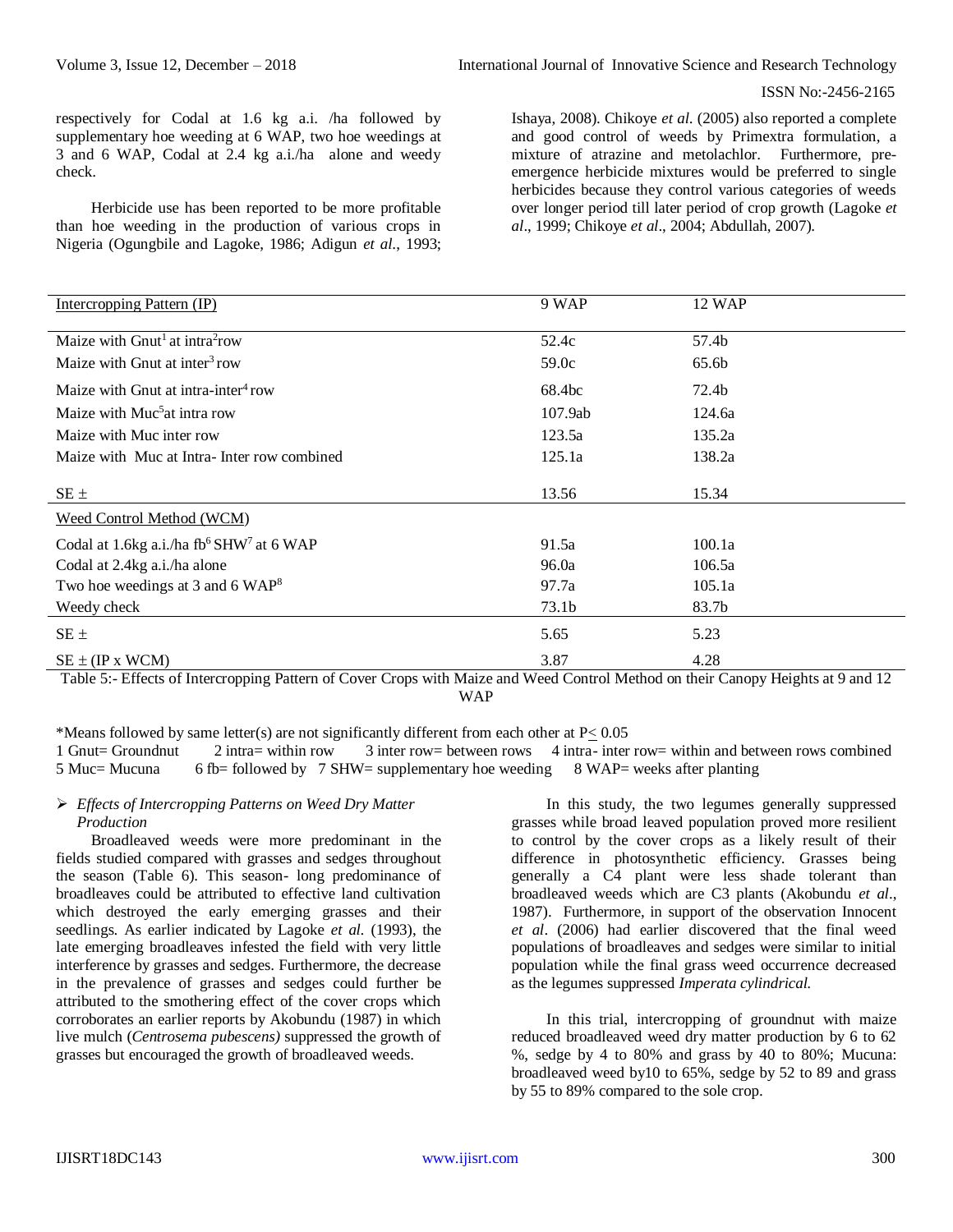| Intercropping Pattern (IP)                                         | 9 WAP            |                 | <b>12 WAP</b>   |                  |                 |                 |
|--------------------------------------------------------------------|------------------|-----------------|-----------------|------------------|-----------------|-----------------|
|                                                                    | <b>Broadleaf</b> | Sedges          | Grasses         | <b>Broadleaf</b> | Sedges          | Grasses         |
| Maize with Gnut <sup>1</sup> at intra <sup>2</sup><br>row          | 692b             | 49a             | 24 <sub>b</sub> | 965bc            | 62ab            | 20 <sub>b</sub> |
| Maize with Gnut at inter <sup>3</sup> row                          | 602b             | 33 <sub>b</sub> | 16bc            | 897bc            | 47 <sub>b</sub> | 16 <sub>b</sub> |
| Maize with Gnut at intra-<br>inter row <sup>4</sup>                | 411b             | 13c             | 4c              | 651c             | 16c             | 4b              |
| Maize with Muc <sup>5</sup> at intra row                           | 564b             | 24bc            | 18bc            | 1144b            | 29 <sub>b</sub> | 18b             |
| Maize with Muc at inter row                                        | 462b             | 24bc            | 7bc             | 824bc            | 27bc            | 7 <sub>b</sub>  |
| Maize with Muc at intra-<br>inter row                              | 371b             | 20bc            | 4c              | 580c             | 22c             | 4b              |
| Sole maize                                                         | 1107a            | 49a             | 51a             | 1596a            | 69a             | 56a             |
| $SE \pm$                                                           | 125.2            | 5.3             | 6.2             | 129.2            | 7.7             | 6.8             |
| Weed Control Method<br>(WCM)                                       |                  |                 |                 |                  |                 |                 |
| Codal at 1.6 kg a.i./ ha ${\rm fb}^6$<br>SHW <sup>7</sup> at 6 WAP | 413b             | 2 <sub>b</sub>  | 4b              | 731b             | 11 <sub>b</sub> | 4b              |
| Codal at 2.4kg a.i./ha alone                                       | 636b             | 36ab            | 16b             | 917b             | 44b             | 16 <sub>b</sub> |
| Two hoe weedings at 3 and 6<br>WAP <sup>8</sup>                    | 427b             | 4 <sub>b</sub>  | 2 <sub>b</sub>  | 606b             | 20 <sub>b</sub> | 2 <sub>b</sub>  |
| Weedy check                                                        | 1416a            | 96a             | 82a             | 1975a            | 111a            | 87a             |
| $SE \pm$                                                           | 236.7            | 21.7            | 19.2            | 312.7            | 22.6            | 20.3            |
| SE± (IP x WCM)                                                     | 57.7             | 4.2             | 4.1             | 63.4             | 8.2             | 4.9             |

Table 6:- Effects of Intercropping Pattern of Cover crops with Maize and Weed Control Methods on Weed Dry Matter Production of Broadleaves, Sedges and Grasses (kg / ha) at 9 and 12 WAP.

\*Means followed by same letter(s) are not significantly different from each other at P< 0.05

1 Gnut= Groundnut 2 intra= within row 3 inter row= between rows 4 intra- inter row= within and between rows combined 5 Muc= Mucuna 6 fb= followed by 7 SHW= supplementary hoe weeding 8 WAP= weeks after planting

# *Effects of the Weed Control Methods on Weed Dry Matter Production*

The three weed control methods effectively suppressed the various weed components **(**Fig 1, 2 and 3**)** compared to the weedy plots. However, weed dry matter production of sedges at 9 and 12 WAP on plots treated with Codal at 2.4kg a.i./hac were comparable to that from the weedy check. This implies that pre-emergence herbicides require supplementary hoe weeding to provide season long weed control because of their short persistence and this confirms the earlier study by Akobundu (1987) who reported that most pre-emergence herbicide treatments give early weed control of emerging weed seedlings but lose efficacy early thereby allowing late emerging broadleaf weeds to gain re-infest plots. This result further confirms earlier reports on the need for supplementary hoe weeding for season long weed control in maize production (Lagoke, 2005; Chikoye *et al.,* 2004). The three weed control methods reduced the broadleaved dry matter production by 32 to 73%, sedge by 61 to 90% and grass by 69 to 89% compared to the weedy check. The sequence of incidence and weed composition order was broadleaf > sedge > grass at the location.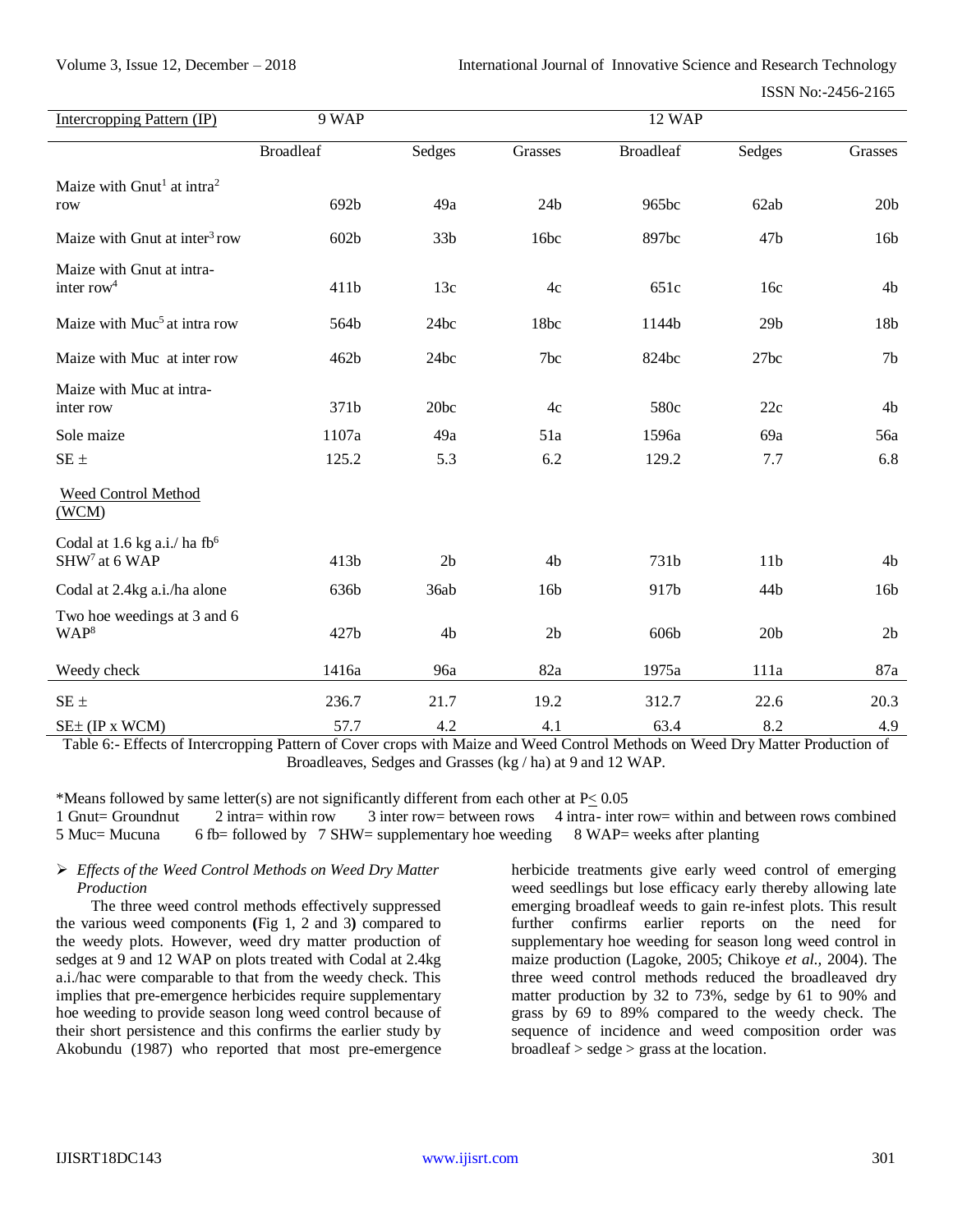



Fig 1:- Effects of weed control methods on broadleaf weed dry matter production at 9 and 12 WAP



Weeks after planting

Fig 2:- Effects of weed control methods on sedge weed dry matter production at 9 and 12 WAP



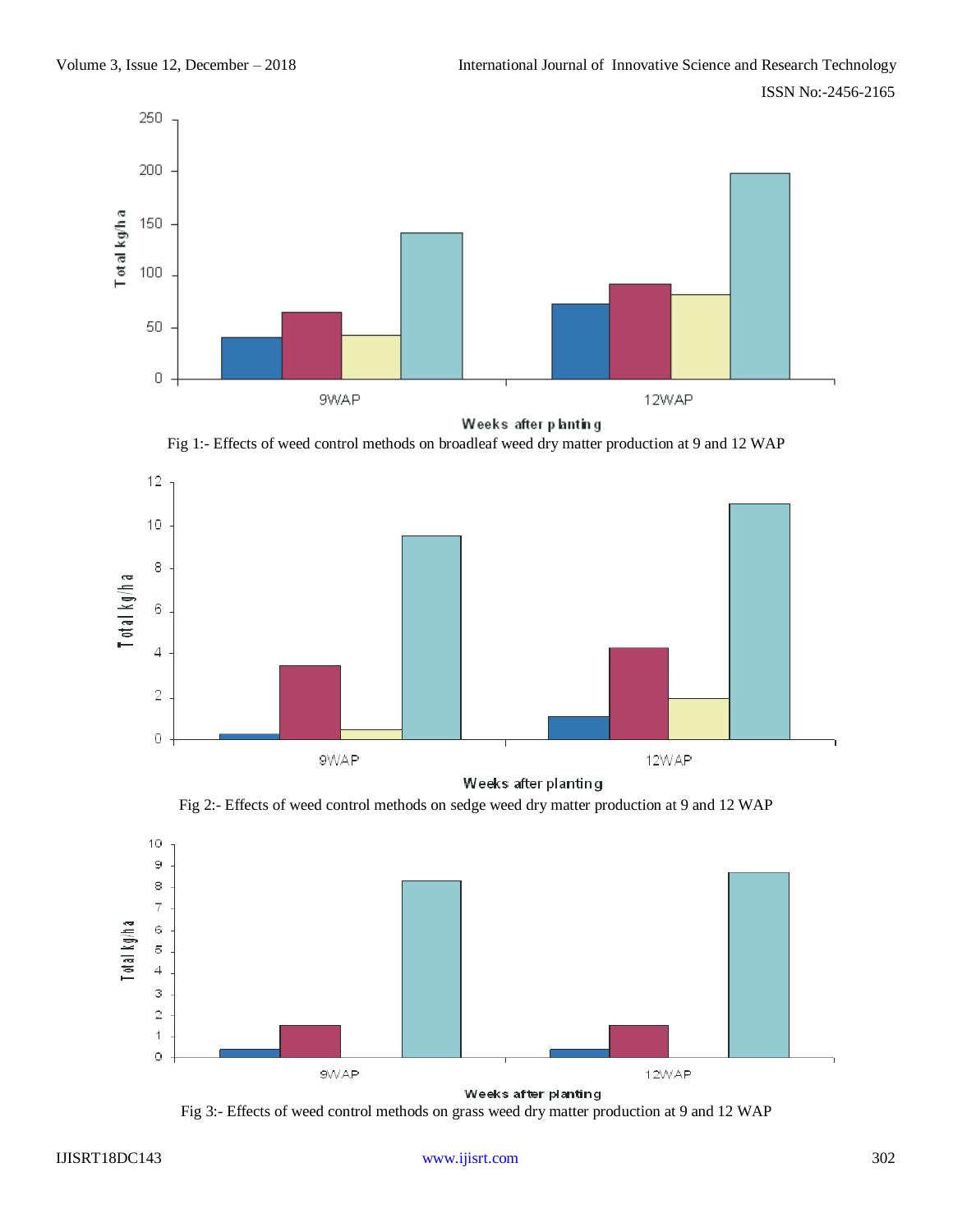#### *Interaction of the Treatments*

It is highly impressive that weed infestation and weed dry matter production in all the plots of maize intercrops with groundnut and mucuna including the weedy check were consistently lower than those in the sole maize plots (Tables 7 and 8). These results indicate the effectiveness of the intercropping patterns of cover crops and the weed control methods to control weeds in maize production and they

further buttressed the fact that no single method of weed control can sufficiently control weeds of any crop all the time hence the need for the adoption of integrated weed management system (IWMS) which involves the astute combination of two or more of the different weed control methods (Chikoye *et al.,* 2004; Lagoke, 2005; Megyappan and Kathiresan 2005).

|       |                                |                                                   | weeg control method             |                                                       |                   |            |
|-------|--------------------------------|---------------------------------------------------|---------------------------------|-------------------------------------------------------|-------------------|------------|
| Weeks | <b>Intercropping Pattern</b>   | Codal at 1.6 kg<br>a.i./ha $fb6 SHW7$<br>at 6 WAP | Codal at 2.4kg<br>a.i./ha alone | Two hoe<br>weedings at<br>3 and 6<br>WAP <sup>8</sup> | Weedy check       | $SE_{\pm}$ |
| 9     | Maize with Gnut at Intra row   | $3.0f-i$                                          | 4.0def                          | $3.0f-i$                                              | 5.7 <sub>b</sub>  | 0.18       |
|       | Maize with Gnut at Inter row   | $1.7$ j $kl$                                      | $3.7d-g$                        | $2.7$ jkl                                             | 5.3bc             |            |
|       | Maize with Gnut at Intra-Inter |                                                   |                                 |                                                       |                   |            |
|       | row                            | 1.01                                              | $3.3e-h$                        | $1.7$ jkl                                             | 4.3cde            |            |
|       | Maize with Muc at Intra row    | $2.0i-1$                                          | $2.3h-k$                        | $2.7$ jkl                                             | 4.7cde            |            |
|       | Maize with Muc at Inter row    | 1.5kl                                             | 4.0def                          | 1.3kl                                                 | 4.3cde            |            |
|       | Maize with Muc at Intra-       |                                                   |                                 |                                                       |                   |            |
|       | Inter row combined             | 1.8kl                                             | 4.0def                          | $1.7$ jkl                                             | 4.7bcd            |            |
|       | Sole                           | 4.3cde                                            | 5.22c                           | $5.0f-i$                                              | 7.8a              |            |
| 12    | Maize with Gnut at Intra row   | $3.7$ fgh                                         | $4.3d-g$                        | $5.0b-e$                                              | 6.0 <sub>b</sub>  | 0.14       |
|       | Maize with Gnut at Inter row   | 3.3gh                                             | $4.7c-f$                        | $3.7$ fgh                                             | 5.7 <sub>bc</sub> |            |
|       | Maize with Gnut at Intra-Inter |                                                   |                                 |                                                       |                   |            |
|       | row                            | 2.7 <sub>h</sub>                                  | 4.0 <sub>eff</sub>              | $3.7$ fgh                                             | $4.7c-f$          |            |
|       | Maize with Muc at Intra row    | 4.0 <sub>efg</sub>                                | $4.3d-g$                        | $5.0b-e$                                              | 5.7 <sub>bc</sub> |            |
|       | Maize with Muc at Inter row    | 3.2gh                                             | $4.7c-f$                        | 3.3gh                                                 | $4.7b-f$          |            |
|       | Maize with Muc at Intra-       |                                                   |                                 |                                                       |                   |            |
|       | Inter row combined             | 2.7 <sub>h</sub>                                  | $4.3d-g$                        | 2.7 <sub>h</sub>                                      | $5.0b-e$          |            |
|       | Sole                           | 5.3 <sub>bcd</sub>                                | 5.8bc                           | $5.1b-e$                                              | 8.0a              |            |

 $\mathbf{W}$  and  $\mathbf{W}$  are solved in the set of  $\mathbf{W}$ 

Table 7:- Interaction of Intercropping Pattern of Cover Crops with Maize and Weed Control Methods on Weed Cover Score at 9 and 12 WAP

\*Means followed by same letter(s) are not significantly different from each other at  $P \le 0.05$ <br>1 Gnut= Groundnut 2 intra= within row 3 inter row= between rows 4 intra- inter  $2$  intra= within row  $3$  inter row= between rows 4 intra- inter row= within and between rows combined 5 Muc= Mucuna 6 fb= followed by 7 SHW= supplementary hoe weeding 8 WAP= weeks after planting

Generally, the lowest weed cover scores were obtained from Maize with Muc inter+intra combined, Maize with Gnut inter+intra combined and their inter rows alone with the application of Codal at 1.6 kg a.i. /ha followed by supplementary hoe weeding at 6 WAP. These results agreed with the findings of Altieri and Ross *et al*. (1996), Lagoke (2005) and Badmus (2006) that for sustainable agriculture, there is the need to replace artificial fertilizers with manure, reduce tillage and encourage crop rotation, less use of pesticides all along with alternative weed control practices like intercropping patterns. Intercropping plays great role in soil conservation, replenishment and restoration especially with leguminous crop species like groundnut that fixes nitrogen and makes it available to the companion crop. It is highly important to emphasize that in intercropping maize with cover crops, adequate caution should be taken in the choice of cover crops. High nutrient competitive crops and climbers like mucuna that create dense mat coverage on the companion crop should be avoided**.** Although**,** mucuna produces high thick coverage (79 -90%) which reduces weed infestation, its use as cover crop should be avoided because of the negative impacts on the companion crop that may lead to reduction in photosynthesis and dry matter production culminating in poor crop productivity and yield loss.

# **IV. CONCLUSION**

In this study, it was observed that the intercropping patterns of maize and cover crops with the weed control methods significantly reduced weed infestation and weed dry matter production. The best maize mixtures were maize with groundnut planted within and between rows combined and that of maize with groundnut between rows while that of weed control method was the application of Codal 1.6g/ha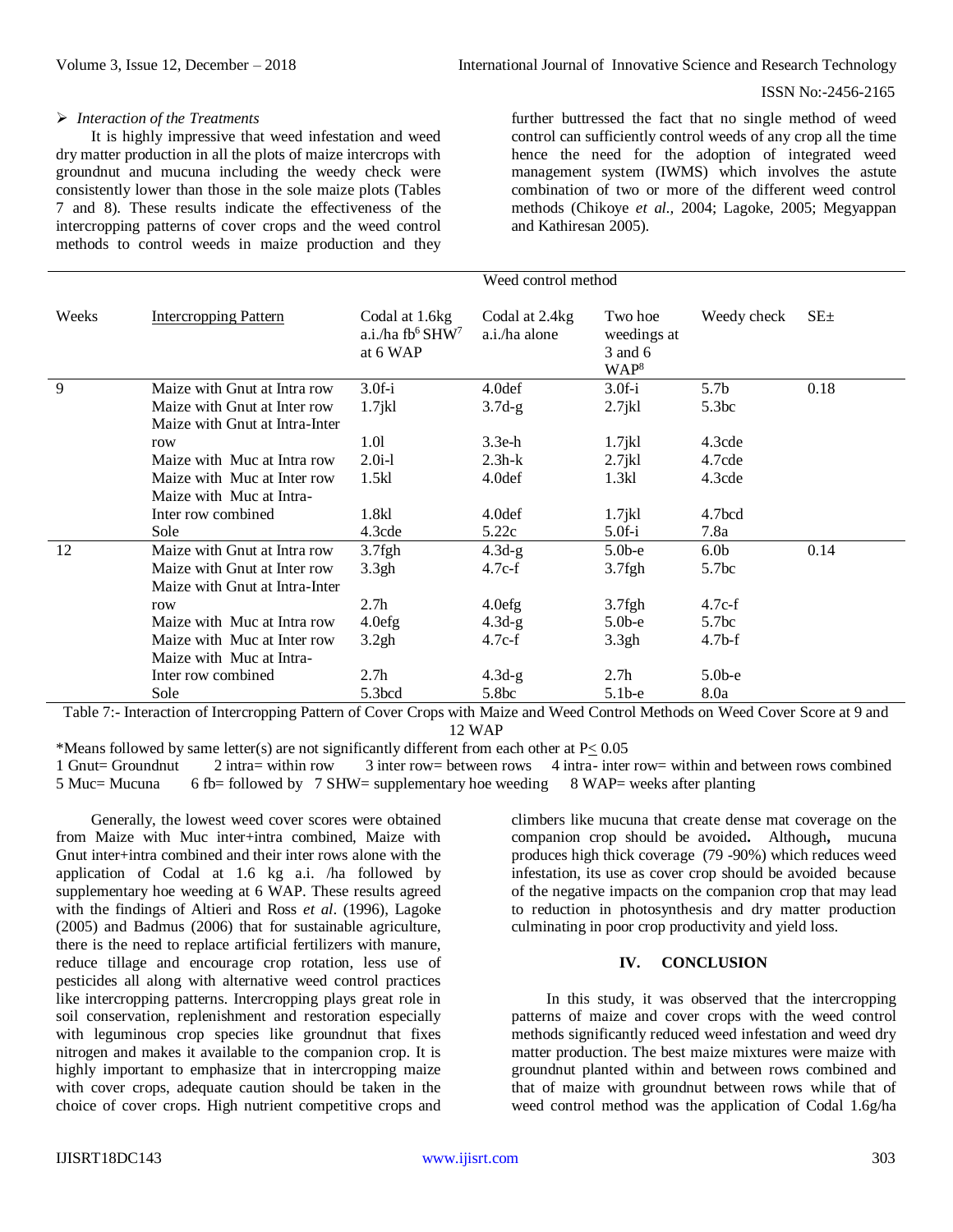followed by 1 hoe weeding at 6WAP. The combined effects of the intercropping patterns, hoeing twice (cultural methods) and chemical weed control methods consistently resulted in significant reduction in weed infestation and dry matter production in all cases including the weedy check compared to those in the sole plots. This therefore proved the effectiveness of the companion crops used as cover crops and the three weed control methods adopted in weed infestation reduction. However, the use of mucuna should be avoided in maize mixtures for maximum crop productivity

### **REFERENCES**

- [1]. Abdullah, G.H., Ijaz, A.K and Mohammed, M (2007). Impact of metolachlor and pendimethalin on weed and soil. *Pakistan Journal of Weed Science Research,*  volume 13(1-2) Pg 39-48.
- [2]. Adigun, J.A. (1984). Effect of period of weed interference and chemical weed control on rainfed and irrigated peppers (*Capsicum spp*.) Unpublished M.Sc. thesis. ABU, Zaria, Nigeria. 143pp.
- [3]. Adigun, J.A., S.T.O. Lagoke, Kumar, V and Erinle, I.D. (1993). Weed Management Studies in Transplanted Tomates in the Nigerian Savannah. Journal of Agricultural Research 10:29-30.
- [4]. Adigun, J.A. and Lagoke, S.T.O. (1996). Further evaluation of herbicide for weed control in chilli pepper (*Capsicum annum* L.). *Samaru Journal of Agricultural Education* 5: 50-55.
- [5]. Akobundu, I..O (1979). Weed control in Nigeria. *PANS.* 25: 287-298.
- [6]. Akobundu, I.O. (1980d) Live mulch: a new approach to weed control and crop production in the tropics. *Proceedings of 1980 British Crop Protection. Conference.* – Weeds, Brighton U.K. pp. 371-82.
- [7]. Akobundu, I.O. 1987. Weed Science in the Tropics. Principles and Practices. John Wiley and Sons, Chichester New York.522pp**.**
- [8]. Altier, M.A and Rosset, P (1996). Agroecology and the Conversion of Large-scale Conventional System to sustainable Management*. International Journal of Environmental Studies, 50: 165-185.*
- [9]. Awiti, S., K. Binney, M.K., Chan, N.O., O'Connell, D., Jackson, E., Kiff and D., Nelson (2000). Improved vegetative production in the Forest-Savanna Transition zone in Ghana with special reference to the maintenance of soil fertility. Pp 53-57.
- [10]. Badmus A.A. (2006). Effect of Groundnut (*Arachis hypogaea* L.) Intercrop on Weed Control in Maize (*Zea mays* L.) Production. MSc. Thesis submitted to Department of Plant Physiology and Crop Production, College of Plant Science and Crop Protection, University of Agriculture, Abeokuta.111pp**.**
- [11]. Badmus, A.A., Lagoke, S.T.O., Adigun, J.A. and Okeleye, K.A. (2006). Effects of intercropping groundnut and weed control methods on maize

production in South Western Nigeria. *ASSETS series (2006) 6(1):289-*296.

- [12]. Baffour, W.A and C.I. Adara (1981). A textbook of Agricultural science. Revised edition. African education publishers limited, Onitsha, pp55-57.
- [13]. Chikoye, D, Manyong, V.M. and Ekeleme, F. (2000). Characteristics of Speargrass (Imperata cylindrical L.) dominated fields in West Africa. Crops, soil properties, farmer perceptions and Management Strategies. *Crop protection* 19: 481-487.
- [14]. Chikoye, D., Ekeleme, F. and Udensi E.I. (2001). Congograss suppression by intercropping cover crops in corn/ cassava systems. *Weed Science* 49: 658-667.
- [15]. Chikoye, D., Manyong, V.M.; Carsky, R.J., Ekeleme, F., Gbehounnou, G. and Ahanchede, A. (2002). Response of spear grass (*Imperata cylindrica* L.) to cover crops integrated with hand weeding and chemical control in maize and cassava. *Crop Protection* 21: 145- 156.
- [16]. Chikoye, D., Schultz, S. and Ekeleme, F. (2004). Evaluation of Integrated Weed Management Practices for Maize in the Northern Guinea Savannah of Nigeria. *Crop Protection* Vol 23 (10) Pg 895-890.
- [17]. Chikoye, D., Udensi, U.E and Fontem lum A. (2005). Performance of a new formulation of Atrazine for weed control in Nigeria. *Journal of Food Agriculture and Environment* volume 4 (3) and (4: 114-117
- [18]. Chivinge, O.A. (1990). Weed science technological needs of the communal areas of Zimbabwe. *Zambezia*  xv (ii): 133-143.
- [19]. Dogan, M. .N.; O. Boz and A. Unay (2005). Efficacy of reduced herbicide rates fo eed control in maize (*Zea mays* L.) during critical period. *Journal of Agronomy 4 (1): 4-48.*
- [20]. Fajemisin, J.M (1985). Maize diseases in Africa and their role in varietal input processes. *Proceedings of the 1 st Eastern, Central and Southern African Regional Maize Workshop* held in Lusaka, Kenya March 10 to 17.
- [21]. FAO, (2003). Year book. Food and Agricultural Organisation of the United Nations, Vialle delle Terme di Caracalla, 00100, Rome, Italy.
- [22]. FAO, (2006). Year book. Food and Agricultural Organisation of the United Nations, Vialle delle Terme di Caracalla, 00100, Rome, Italy.
- [23]. Giwa, M.B (2008). Effect of Groundnut (*Arachis hypogea* L.) crop density one performance of weed control treatments in maize (*Zea mays* L.) production B.Sc project submitted to the Department of Plant Physiology and Crop Production, University of Agriculture, Abeokuta. 65pp.
- [24]. IITA, (2007). International Institute of Tropical Agriculture, *Maize Improvement Program Research Report,* Ibadan, Nigeria.
- [25]. IITA, (2012) International Institute of Tropical Agriculture. Growing in Nigeria. Commercial Crop Production Guide Series. Information and